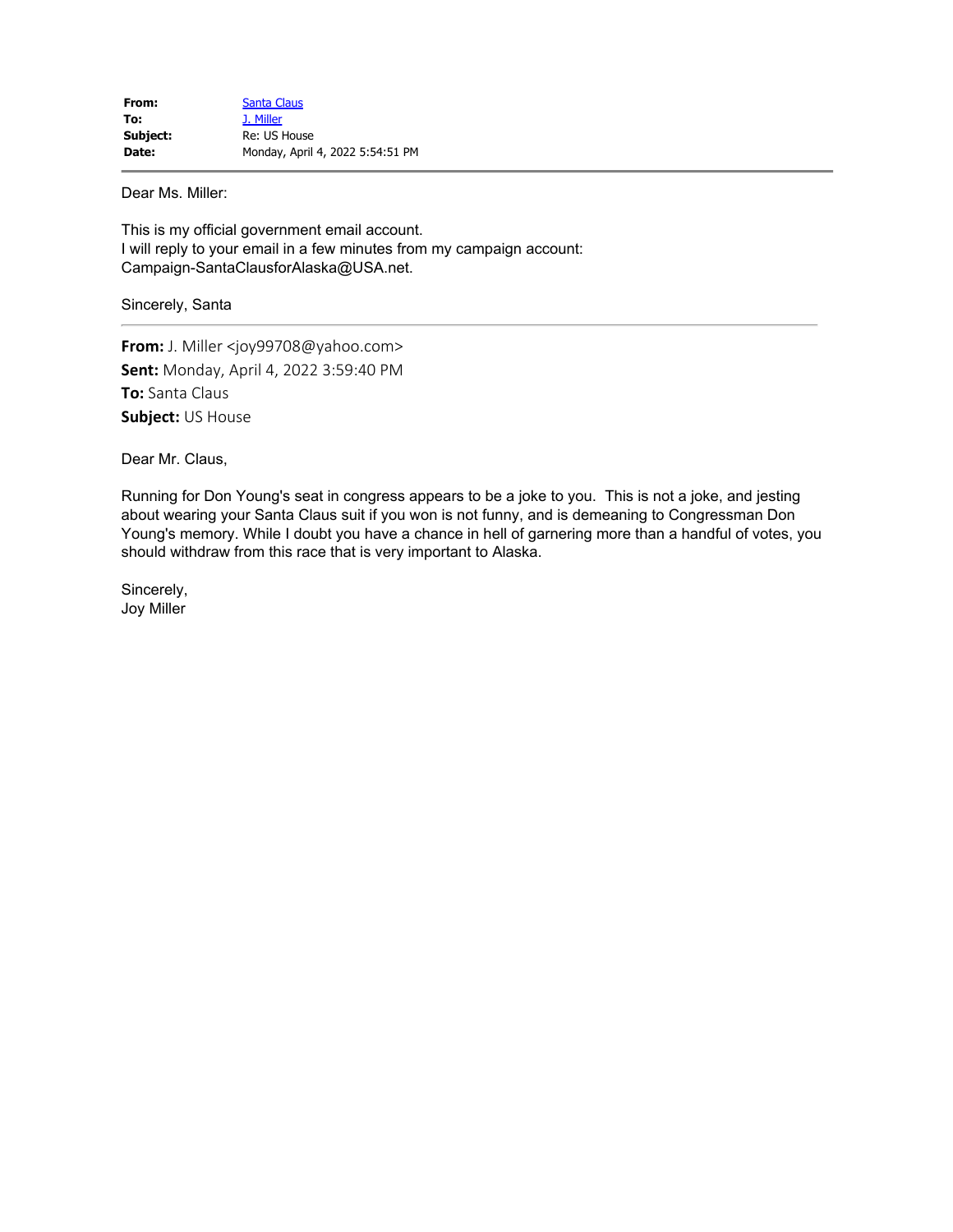Hi, Andrew:

This is my government email address; so, I'll reply from my campaign email address, which is Campaign-SantaClausforAlaska@USA.net.

## Thanks, Santa

**From:** Andrew Buncombe <a.buncombe@independent.co.uk>

**Sent:** Monday, April 11, 2022 3:14:16 PM

**To:** Santa Claus

**Subject:** Urgent - but super polite - media inquiry from The Independent newspaper of London

Dear Mr Claus,

I am a Seattle-based reporter with The Independent newspaper of London.

I am writing about the election for Congress and the field of 51 candidates including yourself and Sarah Palin. Could you please spare a moment to talk with me about why you're running and why you think you'd be good for the job.

Many thanks indeed,

Andrew Buncombe

Disclaimer

The contents of this e-mail (including any attachments) are confidential and may be legally privileged. If you are not the intended recipient of this e-mail, any disclosure, copying, distribution or use of its contents is strictly prohibited, and you should notify the sender immediately and then delete it (including any attachments) from your system.

The Independent: Independent Digital News and Media Limited, 2 Derry Street, London, W8 5HF, U.K. (reg. no 7320345)

Evening Standard: Evening Standard Limited, Northcliffe House, 2 Derry Street, Kensington, London, W8 5TT, U.K. (reg. no 6770098)

London Live: ESTV Limited, 2 Derry Street, Kensington, London, W8 5HF, U.K. (reg. no 8169523)

All companies are registered in England and Wales.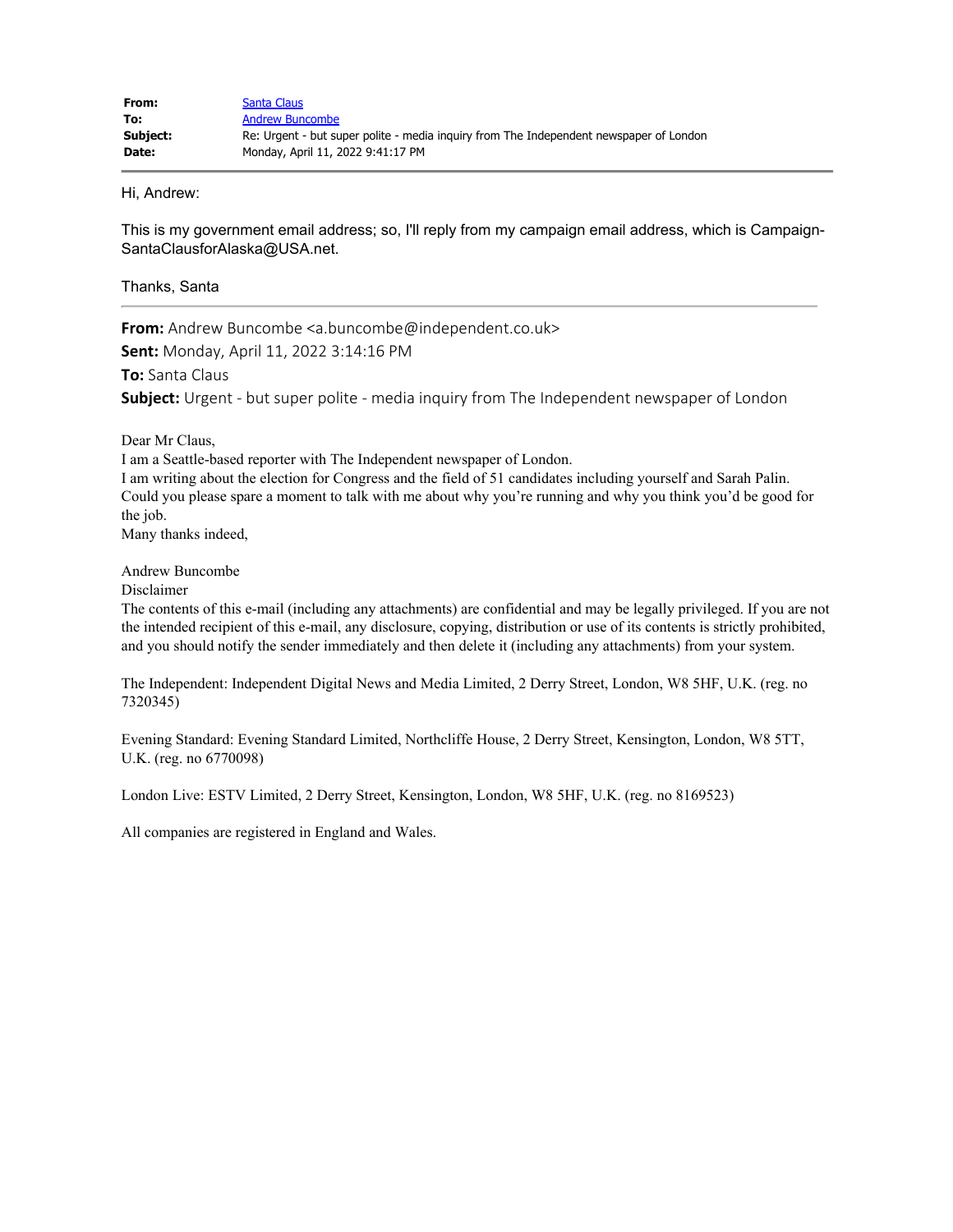Dear Mr. Crook:

This is my official government email address. I will reply shortly from my campaign email address: Campaign-SantaClausforAlaska.com

Regards, Santa

**From:** Aaron Crook <acrook80321@gmail.com> **Sent:** Tuesday, April 5, 2022 4:16:16 PM **To:** Santa Claus **Subject:** The house election

Dear Councilman clause,

As a resident of North Pole i am asking with as much respect as possible to withdraw your name from the United states house election.

I believe with the new rank choice voting system we have i don't believe you have a chance out of 51 candidates to make it to the special election on August 16th 2022.

For the sake of your career please Santa I believe it's in the best interest to drop out because you are running against people like Nick Beigach

> Sarah palin Al Gross

> > Sincerely, Aaron Crook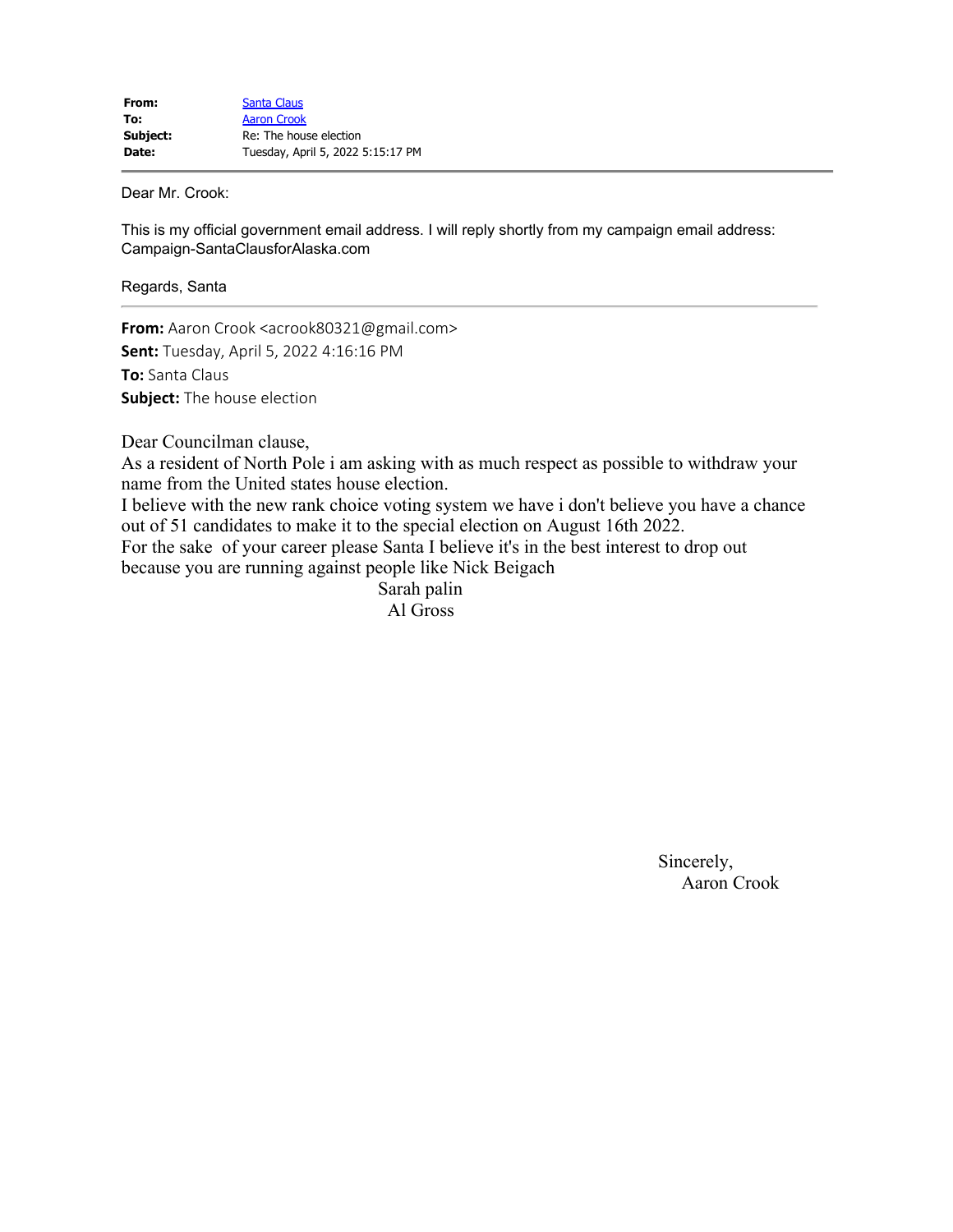Hi, Matt:

Thank you for your interest in my campaign. Happy to be interviewed.

Please note that the email you have used is my official city email address and all correspondence is subject to public disclosure.

My campaign email is: Campaign-SantaClausforAlaska@USA.net Website: www.SantaClausforAlaska.com

I'll reply in a few minutes from that address.

Thank you, Santa

907-388-3836 cell

**From:** Matthew Cantor <matthew.cantor@guardian.co.uk> **Sent:** Friday, April 1, 2022 6:35:44 PM **To:** Santa Claus **Subject:** Press inquiry from the Guardian

Hi Mr. Claus,

I'm a writer for the US office of the Guardian, headquartered in the UK, and I read today that you are among the candidates running for Alaska's congressional seat; I see Sarah Palin has joined the race.

I'm still checking with my editors about plans, but I wondered if you'd potentially be willing to chat a little bit next week, for maybe 20-30 minutes, about your career for a short profile on our site. I could talk any day that works for you.

Thanks, Matt

## -- **Matthew Cantor** copy editor Guardian News & Media ----- M: 857-222-9328 -----  $|2|$ -----

**The Guardian app for Android and iOS**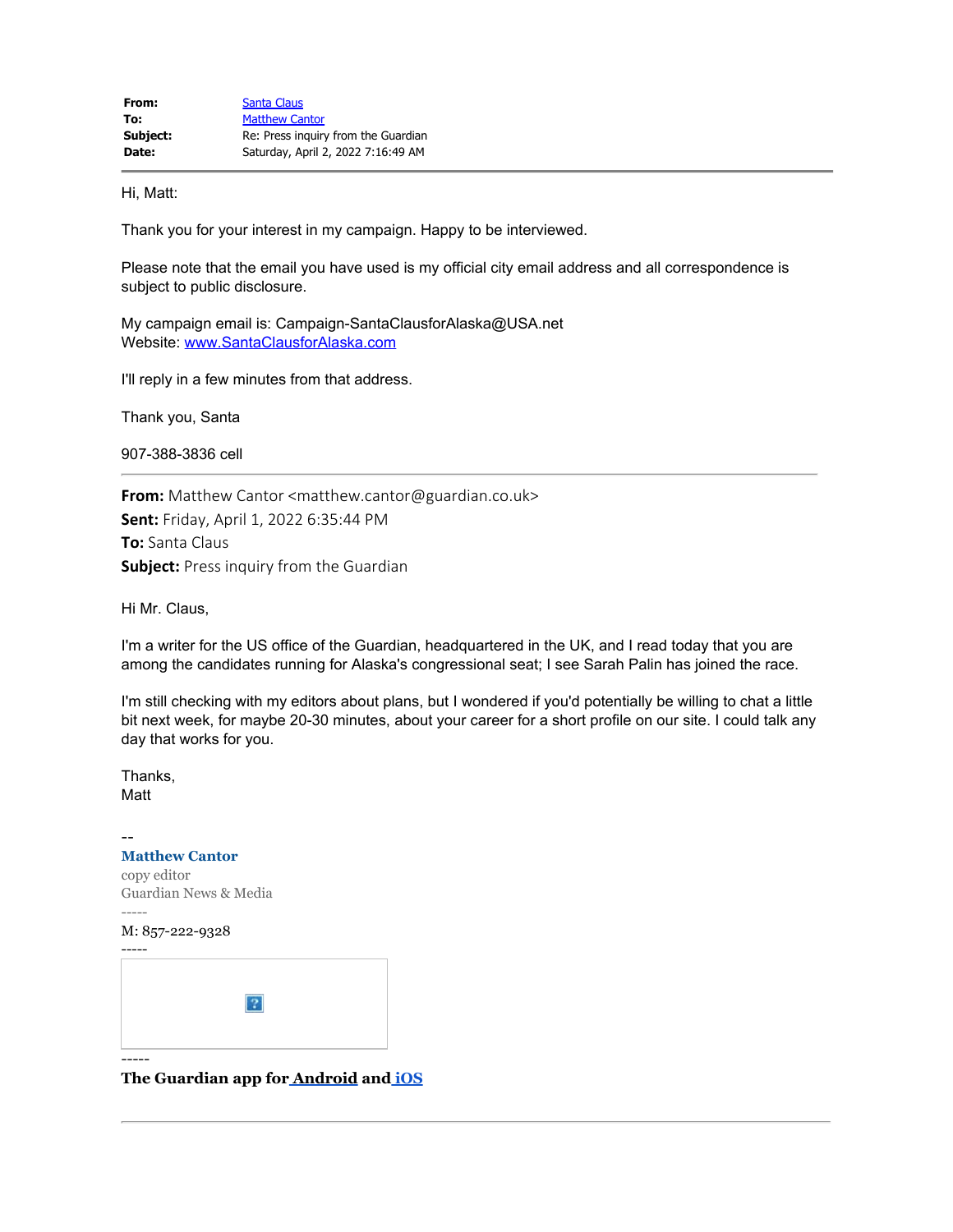This e-mail and all attachments are confidential and may also be privileged. If you are not the named recipient, please notify the sender and delete the e-mail and all attachments immediately. Do not disclose the contents to another person. You may not use the information for any purpose, or store, or copy, it in any way. Guardian News & Media Limited is not liable for any computer viruses or other material transmitted with or as part of this e-mail. You should employ virus checking software.

Guardian News & Media Limited is a member of Guardian Media Group plc. Registered Office: PO Box 68164, Kings Place, 90 York Way, London, N1P 2AP. Registered in England Number 908396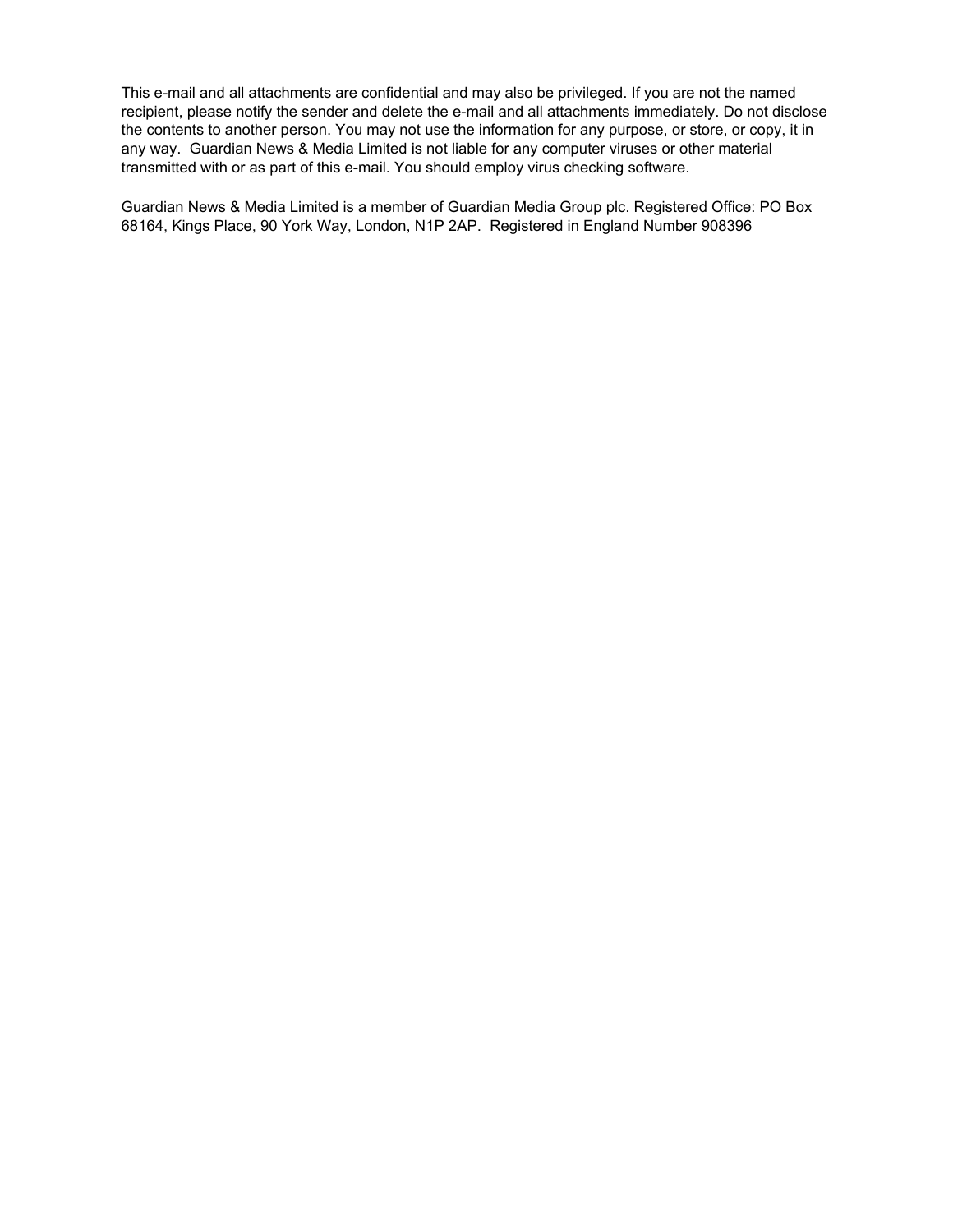Dear Mr. Michael:

Thank you for your interest in my campaign. This is my official government email account; so, I'll reply from my campaign account instead: Campaign-SantaClausforAlaska@USA.net.

## Best regards, Santa

**From:** J.G. Michael <parallaxviewspod@protonmail.com> **Sent:** Friday, April 8, 2022 10:12:51 PM **To:** Santa Claus **Subject:** Media Inquiry - Congressional Run

Dear Mr. Claus,

I would like to interview you about your Congresional run against Sarah Palin. Saw that you are a supporter of M4A like myself and would love to speak with you for a segment of my program, Parallax Views, if your time permits. Segments run as long as the guest's time constraints allow, and are conducted via Zoom, Skype, or phone. Shows are recorded rather than live.

I've been producing Parallax Views for 3+ years with 500+ episodes to date. Previous notable guests include Noam Chomsky, Academy Award-nominated screenwriter John Sayles, Pink Floyd's Roger Waters, world renowned anthropologist Wade Davis, Ret. Col. Lawrence Wilkerson, White Hosue reporter Brian Karem, Pultizer Prize winning investigative journalist David Cay Johnston, and New York Times bestselling authors like Greg Palast, Nina Burleigh, Christopher Leonard, Thom Hartmann, John Perkins, Stephen Singular, Thomas Frank, and many, many others.

Sincerely, J.G. Michael Producer and Host of Parallax Views https://parallaxviews.podbean.com/

Sent with **ProtonMail** secure email.